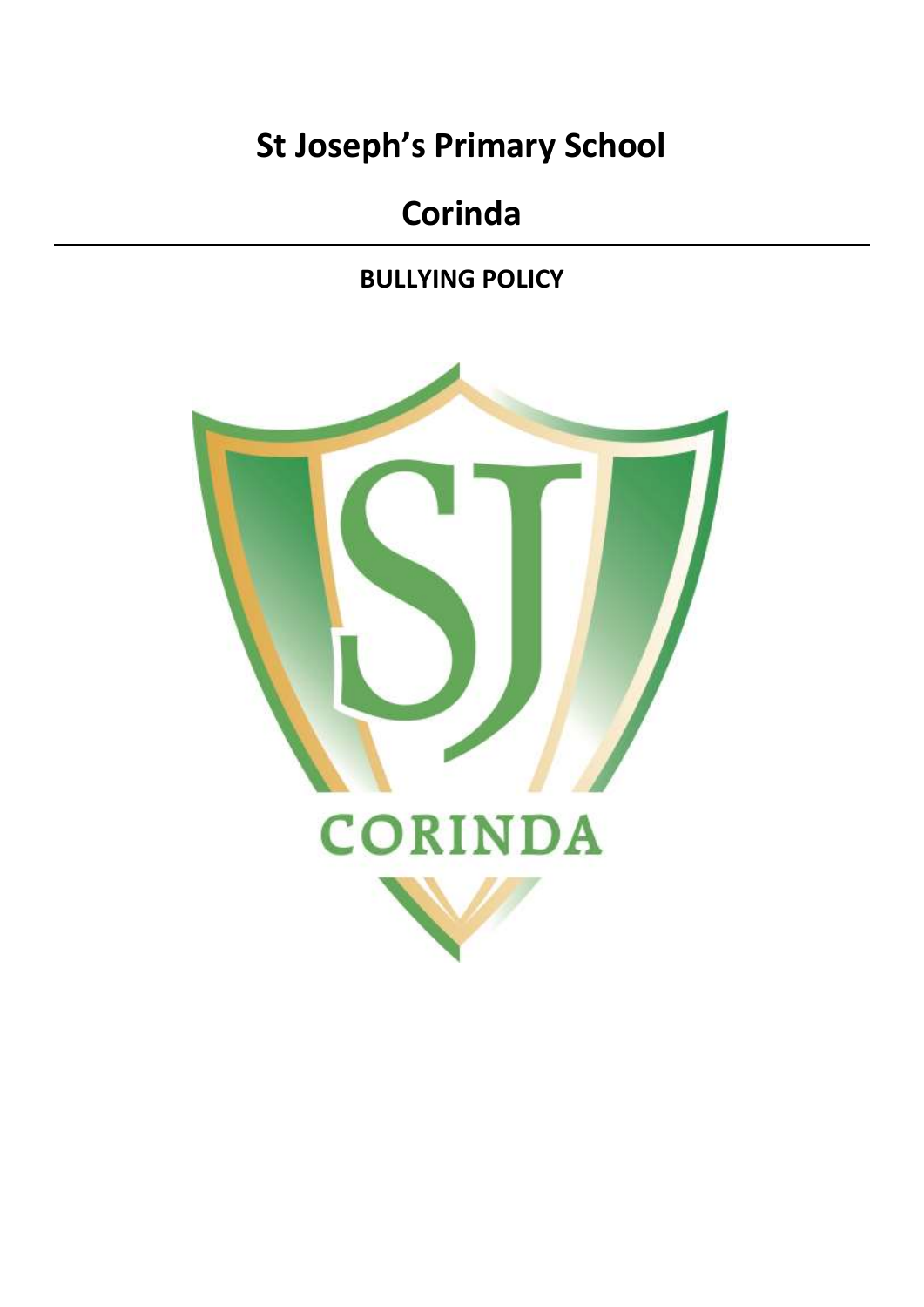## **Contents**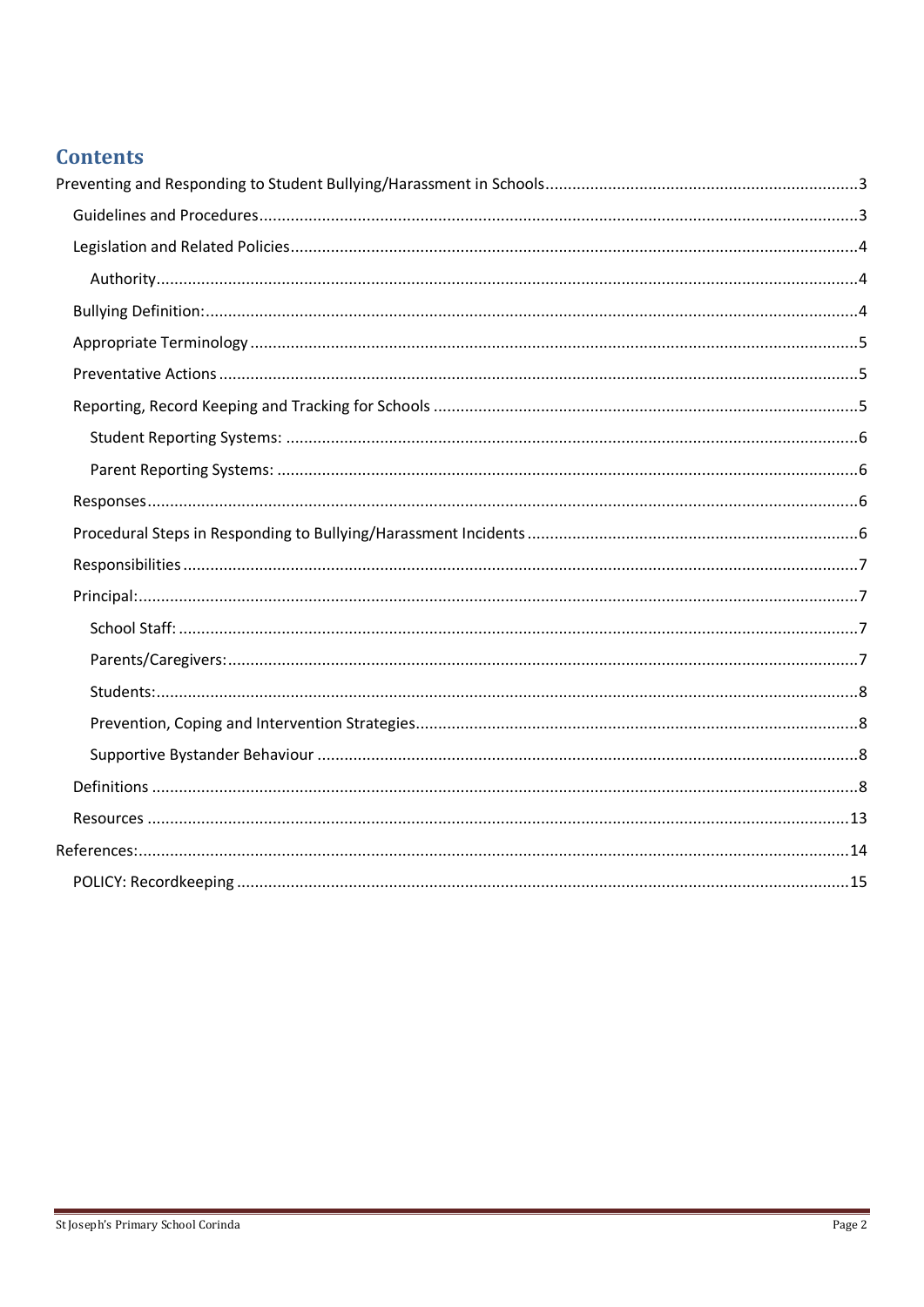<span id="page-2-0"></span>

## <span id="page-2-1"></span>**Guidelines and Procedures**

"**All Australian schools are safe, supportive and respectful learning and teaching communities that promote student wellbeing" NSSF (revised 2011).**

A safe and supportive school is described in the following way:

*"In a safe and supportive school… diversity is valued and all members of the school community feel respected and included and can be confident that they will receive support in the face of any threats to their safety and wellbeing".(NSSF)*

Brisbane Catholic Education promotes and aims to provide a safe and supportive learning environment for all students. We strive to ensure a culture where all acknowledge and understand that student safety and wellbeing is the responsibility of everybody.

All hurtful behaviour, irrespective of whether or not it meets the definition of bullying, should be addressed by the school. Any behaviour that results in harm or is likely to result in harm to a student must be reported to the Principal and responded to in line with BCE Student Protection processes.

Brisbane Catholic Education takes the issue of bullying and cyber safety very seriously. Providing safe and supportive environments for learning is essential to achieving school improvement, raising student achievement and attendance levels, promoting equality and diversity, and ensuring the safety and wellbeing of all members of the school community.

At St Joseph's we acknowledge that a diverse range of personal, social, cultural, family, and religious influences can impact on the relational and behavioural responses of our students at any given point in time. In light of these influences, we seek to develop, throughout the school community, right behaviours and respectful relationships that are infused with Gospel values. Our students have the right to learn in a supportive, caring and safe environment without the fear of bullying, harassment, intimidation and victimisation. The School, with the support of parents, the wider community and young people themselves, need to take effective action to prevent bullying or harassment happening in the first place. We are committed to making St Joseph's a place of friendship, justice and unity where parents, staff and students listen to each other, feel respected, included and confident that they will receive support in the face of any threats to their safety and wellbeing.

The prevention and management of bullying or harassment is incorporated within the Brisbane Catholic Education *Student Behaviour Support Policy* and the St Joseph's *Behaviour Support Plan*. The *National Safe School's Framework (2011)* provides a resource for schools to guide self-assessment and planning.

This document should be read in conjunction with the:

- Brisbane Catholic Education Student Behaviour Support Policy, Regulations, Procedures and Guidelines (2013)
- Brisbane Catholic Education Preventing and Responding to Student Bullying in Schools Policy (2014)
- BCE Student Protection Policy and Processes
- Guideline for Managing Police Interventions in Schools
- Critical Incident Response Policy and Procedures
- Media Crisis Communication Guidelines
- OHS Incident Reporting and Investigation
- ICT Acceptable Use Policy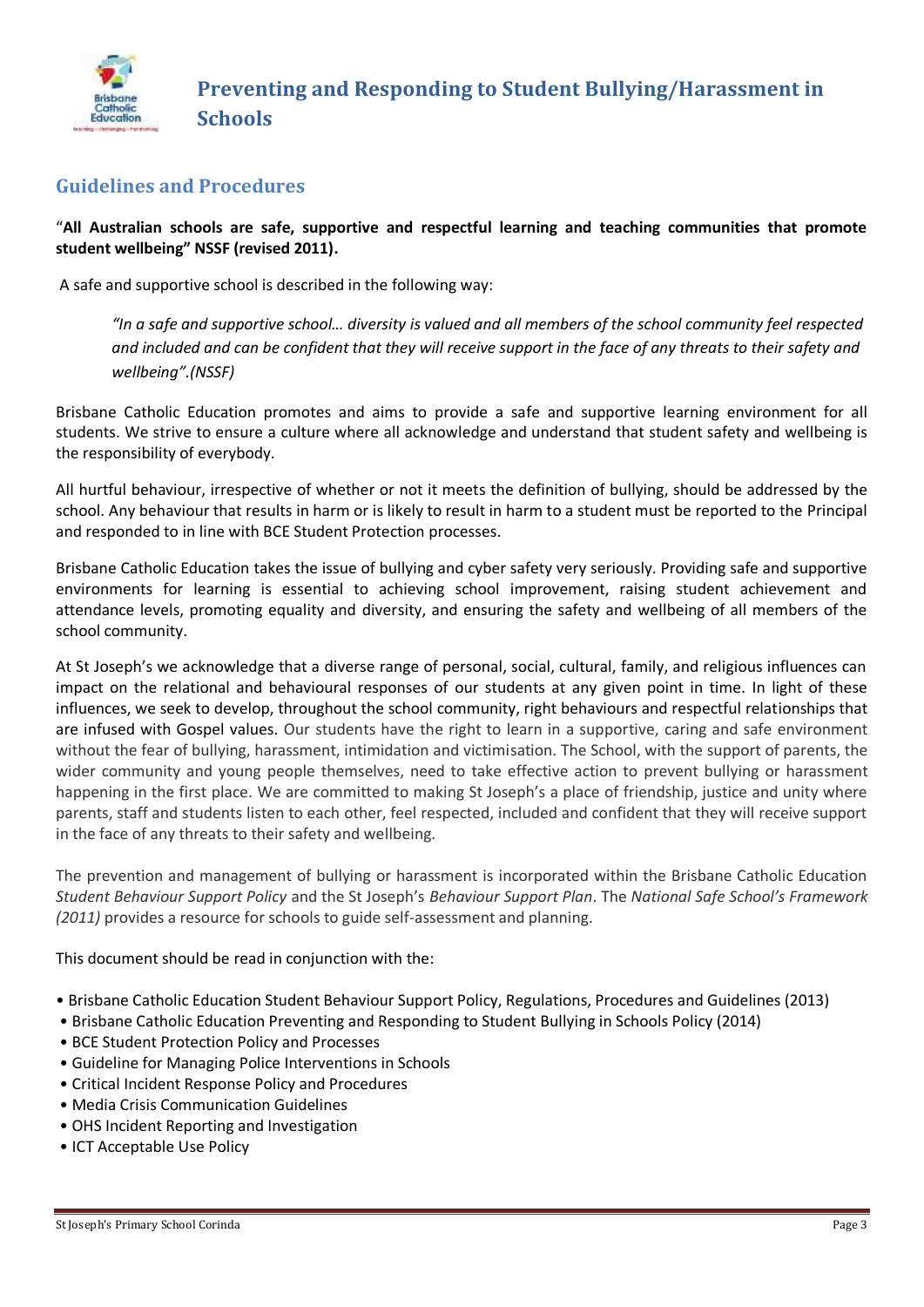## <span id="page-3-0"></span>**Legislation and Related Policies**

## <span id="page-3-1"></span>**Authority**

- Education (General Provisions) Regulation 2006 (Qld)
- Education (Accreditation of Non-State Schools) Act and Regulations (2001)
- Police Powers and Responsibilities Act 2012 (Qld)
- Disability Discrimination Act 1992(C'th)
- Anti Discrimination Act (1991) (Qld)
- Human Rights and Equal Opportunity Commission Act 1986 (C'th)
- Telecommunications Act 1997 (C'th)

#### **This document aims to**:

1. Promote a proactive attitude to, and clear understanding of school processes, when addressing allegations of bullying or harassment behaviours;

2. Facilitate a consistent approach to the management of school record keeping processes in relation to bullying or harassment behaviours and consequent investigations;

3. Ensure the rights of students and staff to expect a school that is actively promoting a school environment free from the fear of bullying, harassment, intimidation and victimisation and where all members of the school community feel safe and supported at school.

## <span id="page-3-2"></span>**Bullying Definition:**

*Bullying is defined as repeated verbal, physical, social or psychological behaviour that is harmful and involves the misuse of power by an individual or group towards one or more persons (National Safe Schools' Framework, 2011).*

*Bullying can happen in person or online, via various digital platforms and devices and it can be obvious (overt) or hidden (covert). Cyberbullying refers to bullying that is repeated, or has the potential to be repeated, over time (for example, through sharing of digital records), through the use of information and communication technologies (Queensland Government Education).*

Bullying can involve humiliation, domination, intimidation, victimisation and all forms of harassment including that based on gender, race or disability. Bullying of any form or for any reason can have long-term effects on those involved including bystanders.

Bullying can happen anywhere: at school, travelling to and from school, in sporting teams, between neighbours or in the workplace.

Bullying behaviour can be:

- Verbal e.g. name calling, teasing, abuse, putdowns, sarcasm, insults, threats
- Physical e.g. hitting, punching, kicking, scratching, tripping, spitting
- Social e.g. ignoring, excluding, ostracising, alienating, making inappropriate gestures
- Psychological e.g. spreading rumours, dirty looks, hiding or damaging possessions, malicious SMS and email messages, inappropriate use of camera phones, social media platforms and APPS.

Conflict or fights between equals and single incidents **are not** defined as bullying. Bullying behaviour **is not**:

- children not getting along well
- a situation of mutual conflict
- single episodes of nastiness or random acts of aggression or intimidation.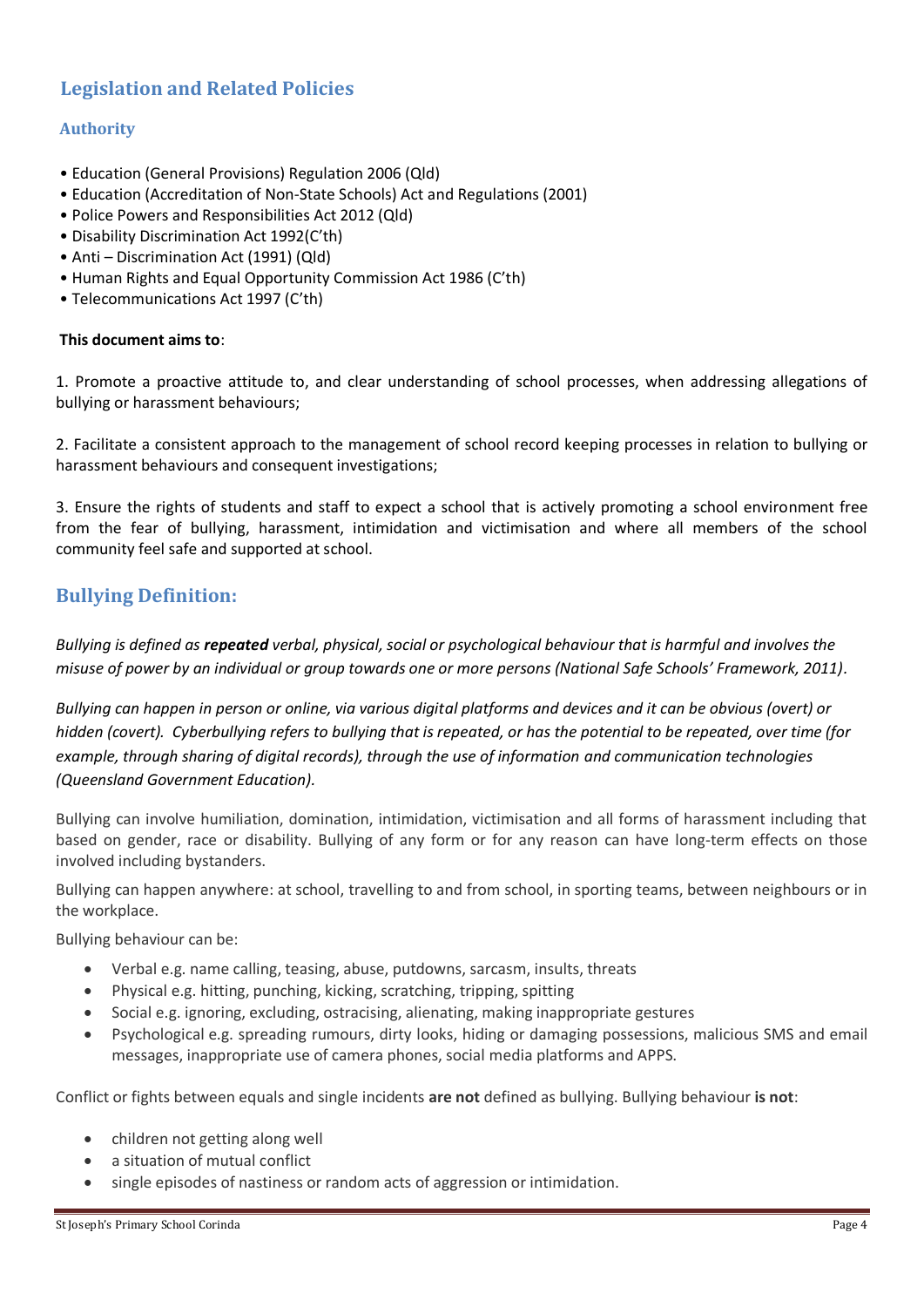## <span id="page-4-0"></span>**Appropriate Terminology**

Brisbane Catholic Education promotes the use of positive language that supports the values of the National Safe Schools' Framework 2011 and the Australian Curriculum (i.e. Civic and Citizenship, Health and Physical Education Curriculum and the General Capabilities).

The terms 'bullies' and 'victims' are not recommended as appropriate terminology to use when identifying, reporting, recording and responding to incidents of bullying. More appropriate terms to use may include 'bullied students', 'students who are bullied', 'students who bully' and 'students who engage in bullying behaviour'. This will ensure that the unacceptable behaviours are addressed in a manner that supports the individuals involved to learn and demonstrate more acceptable social behaviours without the impact of enduring labels.

#### <span id="page-4-1"></span>**Preventative Actions**

St Joseph's Primary School utilises a range of education programs and strategies to promote positive behaviours including reporting of bullying and preventing bullying behaviours.

- **The Bullying No Way! Website** provides a wide range of information and resources for parents and school communities on managing bullying. For more information visit: [www.bullyingnoway.gov.au](http://www.bullyingnoway.gov.au/) and go to the parents' portal.
- **Ken Rigby** [www.kenrigby.net](http://www.kenrigby.net/) Professor Ken Rigby is a national consultant for Australian schools and a leading international authority in bullying and victimisation in schools with more than 100 peer refereed papers and other publications. In his site he has set out to present in brief what is most useful for schools and parents to know about bullying among children and how resources can be accessed to tackle this enduring and troubling problem.
- **Beating Bully Bulldozer** The aim of this innovative program is to give children the terminology to use to correctly identify situations they find themselves in every day. It also provides a common language for the school and the wider parent community to use in talking about everyday issues. Correct identification and accurate description empowers children and enables them to apply the appropriate strategies when they are involved in a negative incident at school. (This book is available through the Guidance Counsellor at St Joseph's).
- **The National Safe Schools Framework (NSSF**) [http://www.safeschoolshub.edu.au](http://www.safeschoolshub.edu.au/)
- Support the aims of the General Capabilities, Health and Physical Education and the Technologies Curriculum in the school.

## <span id="page-4-2"></span>**Reporting, Record Keeping and Tracking for Schools**

Procedures for school staff for documenting behaviour incidents are in place and outlined in our school's Student Behaviour Support Plan. Students or parents reporting of an incident should occur as soon after the incident as possible and be documented. This gives the school the best opportunity to follow up on the incident, intervene, provide support and then continue to monitor the records for repeated incidents that constitute bullying.

The BCE Student Behaviour Support System (Engage) allows for frequent behaviour incidents to be tracked effectively and incidents should be recorded within this database.

Keeping records of bullying and harassment incidents will enable the school to:

- Manage individual cases effectively
- Monitor and evaluate the effectiveness of strategies
- Celebrate the anti-bullying work of the school
- Demonstrate defensible decision making in the event of complaints being made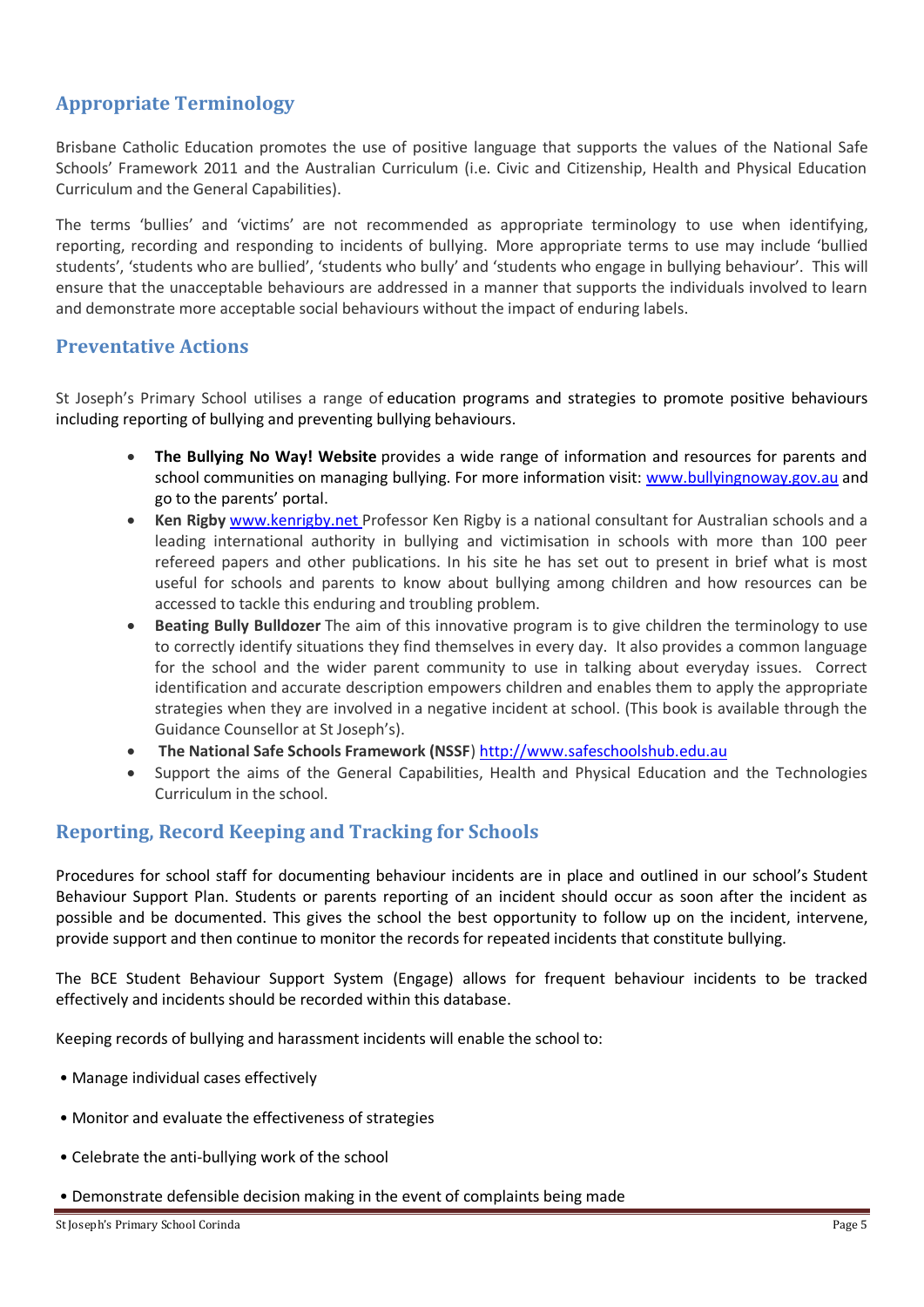• Engage and inform parents and other services as necessary.

#### <span id="page-5-0"></span>**Student Reporting Systems:**

Student reporting systems are of value when students have confidence that their concerns will be treated promptly and seriously, and that action will be taken which will not make their situation worse.

Reporting for students should include confidential and varied ways in which they are able to report instances of bullying. However, if a student's safety is at risk, school staff cannot keep the information confidential and must report to the appropriate authorities. Please refer to BCE Student Protection Processes.

#### <span id="page-5-1"></span>**Parent Reporting Systems:**

Parents are frequently the ones to report bullying incidents to the school. It is important that school staff are sensitive to the emotional needs of parents when they make contact with the school and that parents have confidence that staff will act promptly, take the concern seriously and report back on progress on the issue to parents.

#### <span id="page-5-2"></span>**Responses**

Should a case of alleged bullying occur, the Principal or Assistant Principal will be informed immediately and a thorough investigation will take place to establish the facts. If what has happened proves to be *bullying,* St Joseph's Primary School adopts the following procedures for responding to bullying incidents:

#### *Investigate the allegation and establish if bullying has occurred*

#### *Students who are bullied/harassed*

- a. Protect and support the student who has experienced the bullying behavior;
- b. Offering an immediate opportunity to talk about the experience with their class teacher, another teacher or member of administration if they choose;
- c. Inform the parents/carers of the student;
- d. Document the support measures provided for the student; and
- e. Review the support to ensure that it has been effective for the student to respond positively and have his or her personal safety improved.

#### *Students who demonstrate bullying behaviour*

- a. Ensure the student alleged to be engaged in bullying behaviour has a complete understanding that their behaviours and communications are considered as bullying and therefore that these must cease;
- b. Inform the parents/carers of the student exhibiting bullying behaviour;
- c. Document the support measures provided for the student; and
- d. Review the support to ensure that it has been effective to reduce the student's bullying behaviour.

#### *Students who are bystanders*

- a. It is important that all students be taught to recognise bullying, report bullying and have the opportunity to practice safe ways to effectively intervene, maintaining personal safety, when bullying occurs;
- b. Students who witness bullying as a bystander may be called upon to contribute to investigations of alleged bullying.

## <span id="page-5-3"></span>**Procedural Steps in Responding to Bullying/Harassment Incidents**

1. The school will respond to incidents in a reasonable, proportionate and consistent manner;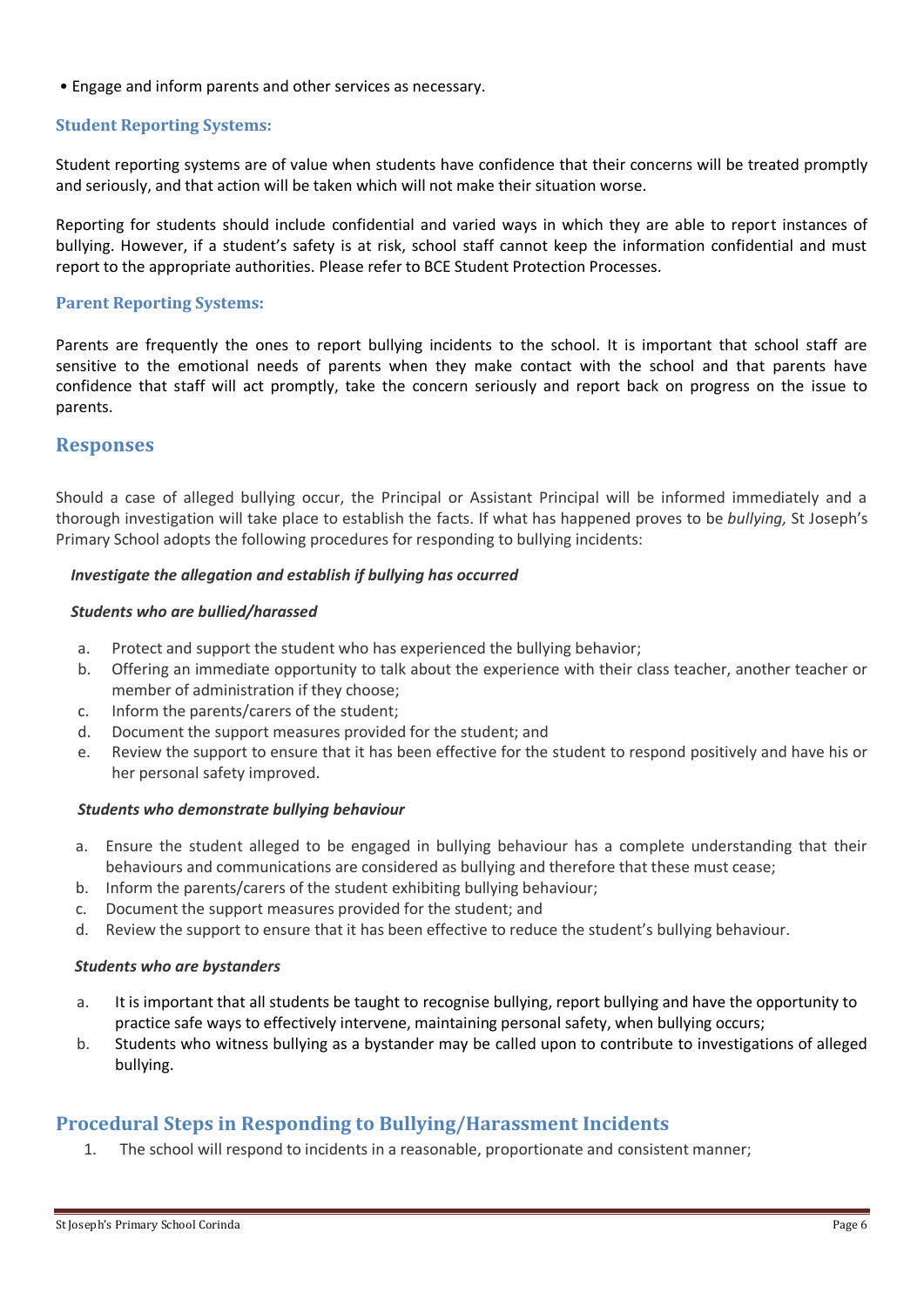- 2. The school will apply the appropriate support for the student/s who has engaged in bullying behaviour and ensure that there is a positive outcome, adequate follow up and that relationships are restored for all involved;
- 3. The parents/guardians/carers of the student who is being bullied, and the student who is bullying, are informed;
- 4. The student demonstrating bullying behaviour may be excluded from the playground at break and/or play times for a period of time deemed appropriate. The student will be assisted to reflect on their behaviour and consider/learn more appropriate responses;
- 5. Students may be placed on an Individual Positive Behaviour Support plan and required to "check-in" with an appropriate member of staff as per support strategies in St Joseph's Behaviour Support Plan; and
- 6. If a student does not stop bullying, after being officially warned and supported, an "in school" or "out of school" suspension is considered.

## <span id="page-6-0"></span>**Responsibilities**

#### <span id="page-6-1"></span>Principal:

- Assists in the creation of a positive school climate of respectful relationships where bullying or harassing behaviours are not tolerated and cannot flourish;
- Consults with other school staff (and if required, Brisbane Catholic Education School Services and Student Wellbeing personnel) and uses professional judgment to determine the appropriate response strategy for a specific behavioural issue. The *BCE Student Behaviour Support Guidelines, Regulations and Procedures* provide a set of factors to consider in determining the appropriate level of response;
- Takes responsibility for the implementation of the school's anti-bullying procedures**;**
- Identifies patterns of bullying or harassing behaviours and initiates school action to address them**;**
- Embeds anti-bullying messages into each curriculum area and in every year**;**
- Ensures the development, implementation and evaluation of education and prevention strategies to promote student safety and wellbeing**;**
- Responds to incidents of bullying or harassment that have been reported to the school quickly and effectively**;**
- Ensures that support will be given to any student who has been affected by, engaged in or witnessed bullying behaviour; and
- Ensures that incidents are recorded in Engage.

#### <span id="page-6-2"></span>**School Staff:**

- Support the school in maintaining a safe and supportive learning environment;
- Model and promote appropriate right relationships and behaviours;
- Respond in a timely manner to incidents of bullying or harassment according to the school's Student Behaviour Support Plan;
- Support students to be effective bystanders while maintaining their own safety;
- Know their school's Student Behaviour Support Plan and Anti-bullying Procedures and reporting structures;
- Promote a school culture where bullying or harassment is not acceptable; and
- Teach students to identify, react, report and respond to bullying or harassment at school and online.

#### *In addition, teachers have a responsibility to:*

 Provide curriculum and pedagogy that support students to develop an understanding of bullying and its impact on individuals and the broader community.

#### <span id="page-6-3"></span>**Parents/Caregivers:**

- Keep the school informed of concerns around behaviour, their child's health and wellbeing issues or other matters of relevance;
- Communicate in a respectful manner with school staff about issues of concern;
- Support their children to become responsible citizens and to develop responsible online behaviours;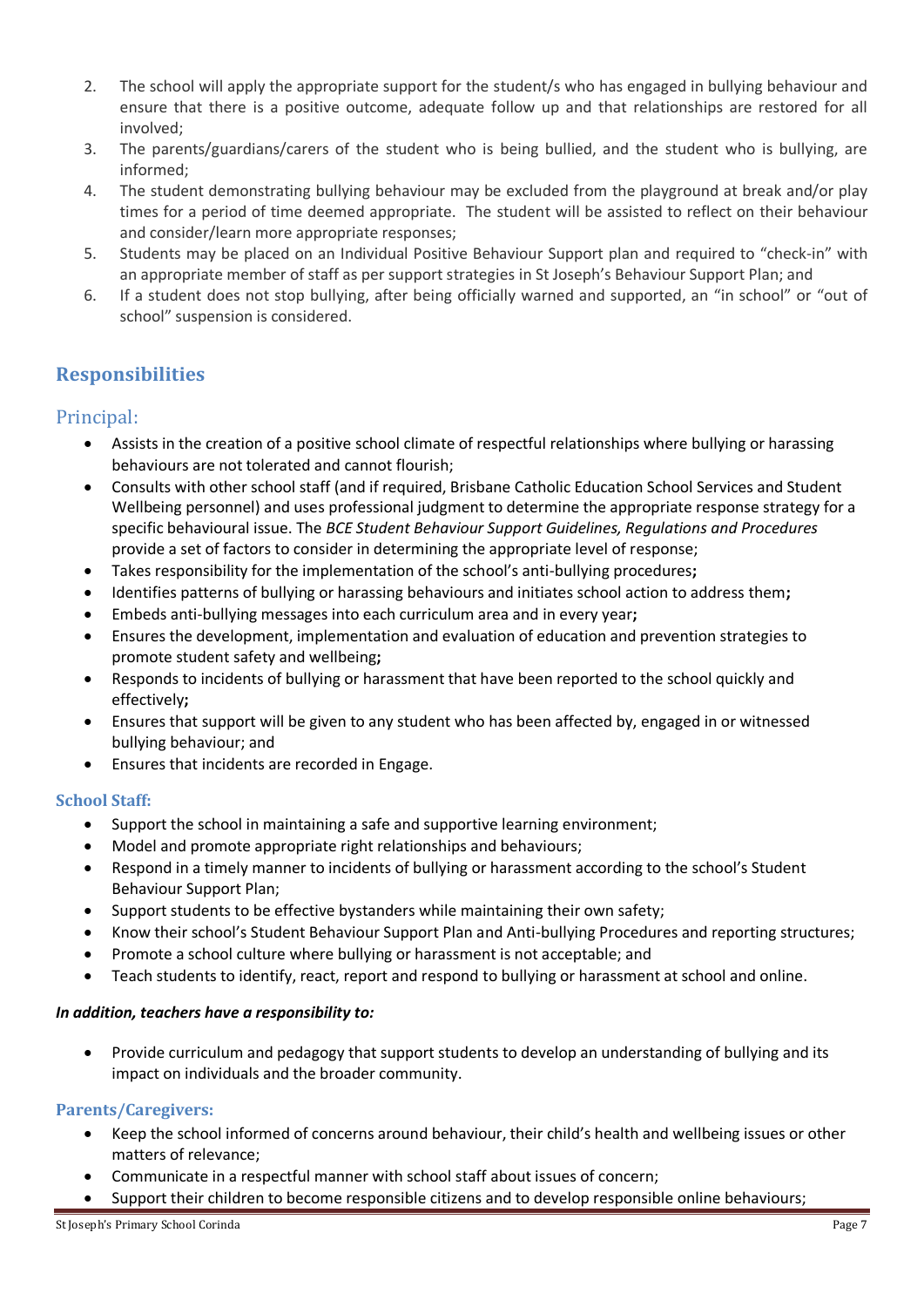- Support their children in developing supportive bystander behaviours; and
- Work collaboratively with the school to resolve incidents when they happen.

#### <span id="page-7-0"></span>**Students:**

- Are respectful towards other students, staff and members of the school community;
- Understand what bullying/harassment is, what is not bullying and how to report bullying;
- Behave as responsible digital citizens;
- Communicate with an appropriate adult if bullied or harassed or if they are aware someone else is being bullied or harassed; and
- Learn to be an effective bystander, so that bullying and harassment are discouraged through peer influence.

#### <span id="page-7-1"></span>**Prevention, Coping and Intervention Strategies**

No method of addressing bullying has been reported as 100% effective and no one intervention is appropriate in all circumstances of bullying. However, promoting a school culture where bullying is unacceptable, disclosure is encouraged, and prompt intervention is taken by staff, increases its effectiveness. The school team should decide on the appropriate combination of interventions for the individual circumstances of bullying behaviour. Prevention builds on protective factors (those that increase the likelihood of positive wellbeing outcomes and buffer against the effects of negative experiences) and refers to strategies specifically designed to prevent bullying behaviours, for e.g. embedding anti-bullying messages and programs into each curriculum area and in every year.

#### **Some points to consider:**

- Bullying and harassment prevention must be part of a comprehensive, cohesive, and integrated school wide system of learning that supports and creates a culture of safety, connectedness, acceptance and support;
- Prevention and response to bullying or harassment must use evidence-based strategies and resources that are developmentally appropriate;
- Interventions need to be matched to the particular incident;
- More than one intervention will usually need to be implemented;
- No one intervention is appropriate in all circumstances of bullying or harassment;
- Not all hurtful behaviours are bullying, but schools need to address inappropriate behaviours whether or not it meets the definition of bullying; and
- Bullying or harassing behaviours that appear to involve illegal (e-crime) activities such as violence, threats, intimidation, and inciting violence should be reported to the Principal and can be reported to the police.

#### <span id="page-7-2"></span>**Supportive Bystander Behaviour**

Most bullying or harassment takes place when bystanders are present; although most bystanders do not act to discourage it, when any one of them does there is a good chance (around 50%) that the bullying will stop. Students who are 'defended' are better adjusted and report less peer victimisation one year later. Reconciliation occurred more readily when bystanders intervened than when teachers intervened. The majority of peer interventions are effective.

## <span id="page-7-3"></span>**Definitions**

National definitions have been developed by the MCEETYA '*Safe and Supportive School Communities*' management group and used in the *National Safe Schools' Framework (2011***),** and form part of BCE's lexicon.

#### **Aggression:**

Aggression is words or actions (both overt and covert) that are directed towards another and intended to harm, distress, coerce or cause fear.

#### **Bullying:**

*Definition for Teachers, Parents and Carers:*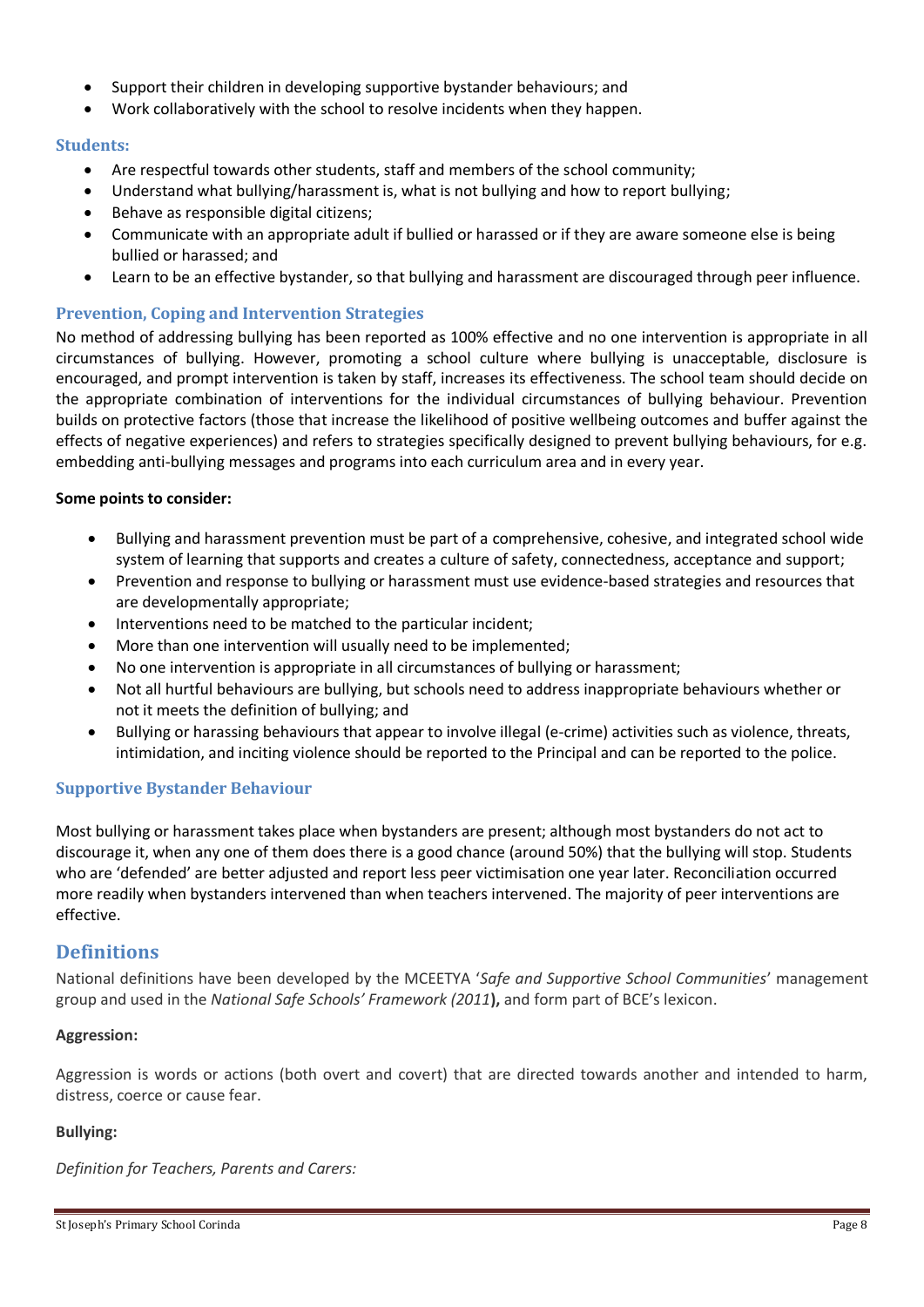Bullying is **repeated** verbal, physical, social or psychological behaviour that is harmful and involves the misuse of power by an individual or group towards one or more persons.

- *Cyber bullying* refers to bullying through information and communication technologies.
- Conflict or fights between equals and single incidents are not defined as bullying.
- Bullying of any form or for any reason can have long-term effects on those involved including bystanders.

#### *For use with younger students*

Bullying is when someone targets another child again and again and tries to make them feel bad. They say or do many mean and hurtful things, make fun of them a lot, try to stop them from joining in or make others not like them.

Although it isn't nice if someone says or does something mean to someone else, we don't necessarily call that bullying. It also isn't bullying if children of the same age have a one-off argument.

#### *For use with older students*

Bullying is when one student (or a group) targets another student again and again to upset or hurt them. They might hurt them physically, try to socially isolate them or say and do many mean or humiliating things to them.

Although it's neither respectful nor acceptable if someone behaves in a mean or aggressive way on one occasion, it isn't considered bullying. A fight or disagreement between students of equal power or status isn't considered bullying.

#### **What is NOT Bullying?**

There are also some behaviours, which, although they might be unpleasant or distressing, are not bullying:

- **Mutual conflict** which involves a disagreement, but not an imbalance of power. Unresolved mutual conflict can develop into bullying if one of the parties targets the other repeatedly in retaliation.
- **Single-episode acts** of nastiness or physical aggression, or aggression directed towards many different people, is not bullying unless it becomes a pattern of behaviours.
- **Social rejection or dislike** is not bullying unless it involves deliberate and repeated attempts to cause distress, exclude or create dislike by others.

#### **Conflict:**

Conflict is a mutual disagreement, argument or dispute between people where no one has a significant power advantage and both feel equally aggrieved.

- Conflict is different to bullying because there is always an imbalance of power in bullying. However, poorly resolved conflict situations, especially those involving friendship break-ups or romantic break-ups sometimes lead to either aggression or bullying.
- Conflict can be a precursor to bullying where there are instances of repeated conflict and where the balance of power changes.

#### **Covert bullying:**

Covert bullying is a subtle type of non-physical bullying which usually isn't easily seen by others and is conducted out of sight of, and often unacknowledged by, adults. Covert bullying behaviours mostly inflict harm by damaging another's social reputation, peer relationships and self-esteem. Covert bullying can be carried out in a range of ways (e.g. spreading rumours, encouraging a third party to engage in bullying behaviour, conducting a malicious social exclusion campaign and/or through the use of internet or mobile phone technologies).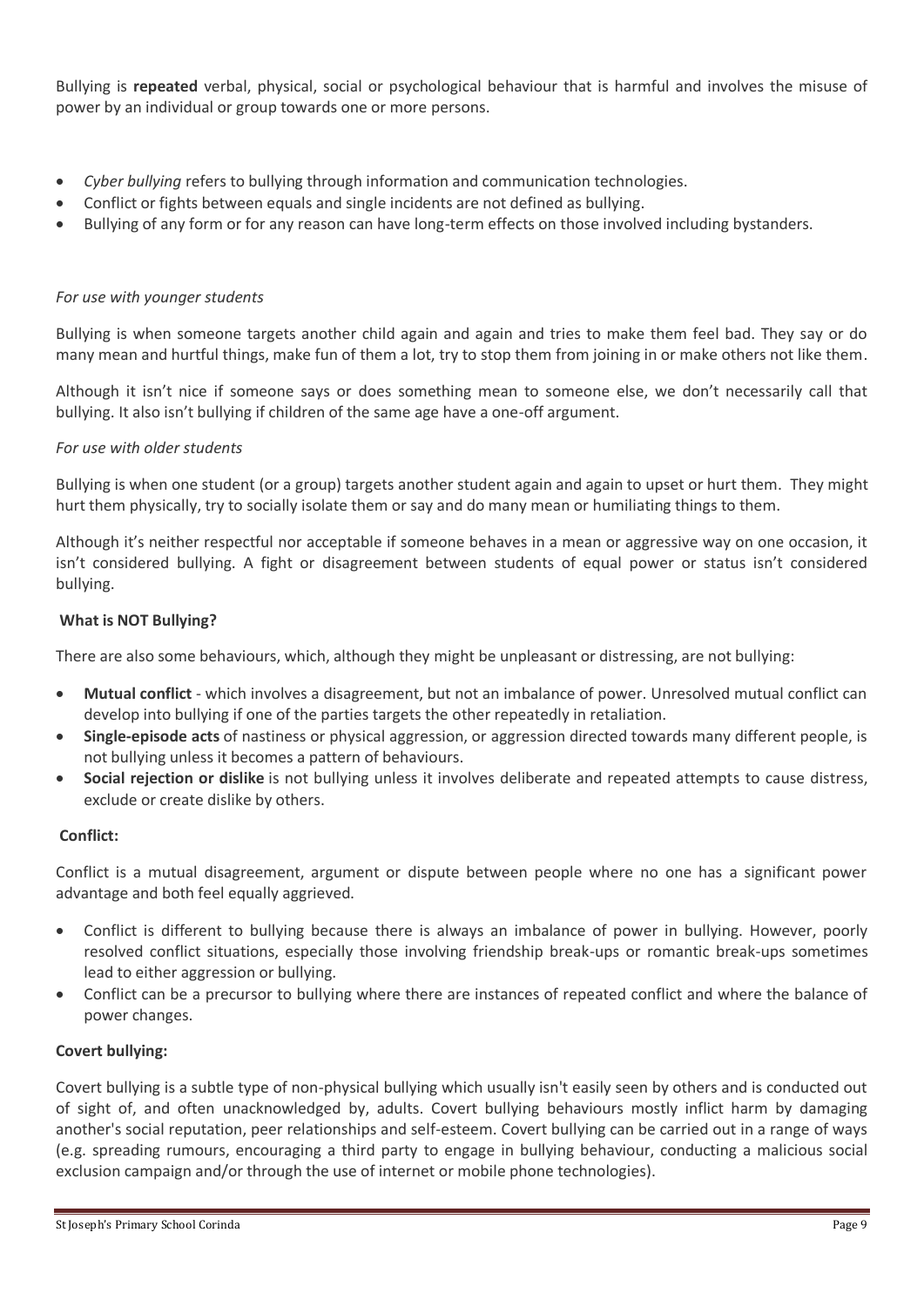#### **Cyber bullying:**

Cyber bullying is a term used to describe bullying that is carried out through internet or mobile phone technologies. It is often combined with offline bullying. It may include a combination of behaviours such as pranking (i.e. hang-up calls), sending insulting text messages, publishing someone's private information, creating hate sites or implementing social exclusion campaigns in social networking sites. It is also cyber bullying when a student uses technology to run a multi-step campaign to bully another student (e.g. setting another student up to be assaulted, video recording their humiliation, posting the video-recording online and then sending the website address to others).

It is important to recognize that cyberbullying is a form of bullying, and as such schools should already be equipped to deal with the majority of cyberbullying cases through their existing Whole School Student Behaviour Support Plan.

#### **Cyber safe behaviours:**

Cyber-safe behaviours are defined as the safe, respectful and responsible use of internet and mobile phone technology.

#### **Cyber exploitation:**

Cyber exploitation is the use of the internet or mobile phone technologies to take advantage of another. Examples include: asking others to send sexually explicit photographs of themselves or publishing such images; stealing someone's identity and impersonating them (e.g. to subscribe to services or purchase goods and services in their name); using unscrupulous sales tactics (e.g. pop-ups).

#### **Cyber fight:**

Cyber fight is conflict that is carried out through the use of mobile phone or Internet technologies.

#### **Cyber harassment:**

Cyber harassment is a single episode of aggression (e.g. an insult, threat, nasty denigrating comment) against a specific student carried out through internet or mobile phone technologies.

#### **Cyber risks:**

Cyber risks are potential risks that students are exposed to when using Internet or mobile phone technologies. These include: the temptation to misuse technology, cyber exploitation, self-exposure and cyber bullying.

#### **Digital Citizenship:**

There are 9 elements in digital citizenship**:** *Access; Commerce; Communication; Literacy; Etiquette; Law; Rights and Responsibilities; Health and Wellness and Security*. Please refer to the Australian Curriculum [ICT Capability](http://www.australiancurriculum.edu.au/GeneralCapabilities/Information-and-Communication-Technology-capability/Continuum#page=2) at ACARA.

#### **Discrimination:**

Discrimination occurs when people are treated less favorably than others because of their race, culture or ethnic origin; religion; physical characteristics; gender; sexual orientation; marital, parenting or economic status; age; ability or disability. Discrimination is often ongoing and commonly involves exclusion or rejection.

#### **E-Crimes:**

E-crimes are illegal actions that are carried out through the use of the internet or mobile phone technology. They include: child exploitation material, fraud, impersonation or identity theft, or sending words or images that cause offence, distress, menace or threaten. Most of these are crimes under Australian Federal Law but some are also (or only) crimes under some Australian State Laws. It is important that students understand that the production or distribution (including texting and posting) of lewd images of themselves or others may constitute child exploitation material with a potential criminal penalty and that some of these activities can be construed as bullying.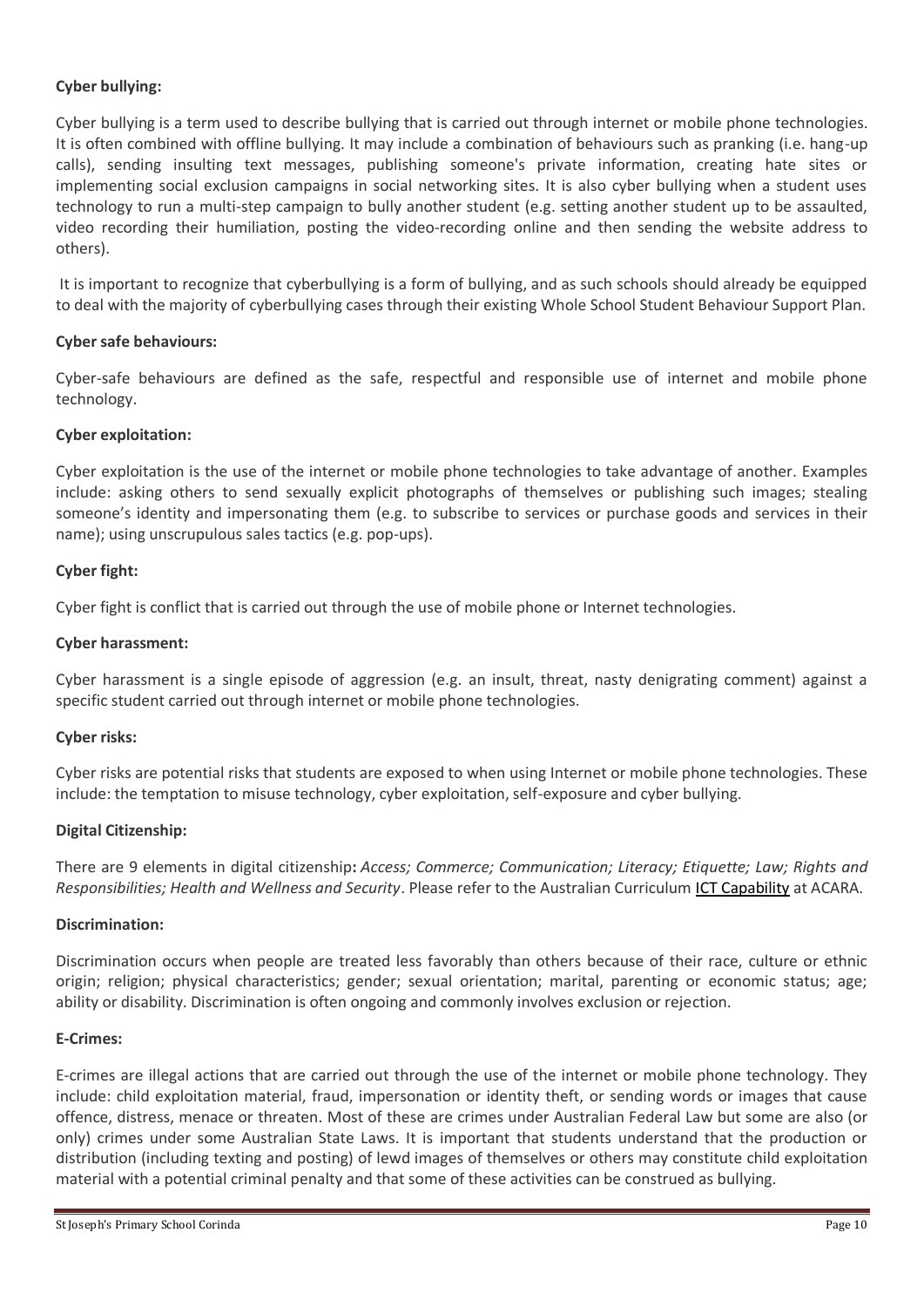#### **Flaming:**

Flaming are online "fights" using electronic messages with inappropriate/angry and obscene messages.

#### **Harassment:**

Harassment is behaviour that targets an individual or group due to their identity, race, culture or ethnic origin; religion; physical characteristics; gender; sexual orientation; marital, parenting or economic status; age; ability or disability and that offends, humiliates, intimidates or creates a hostile environment. Harassment may be an ongoing pattern of behaviour, or it may be a single act. It may be directed randomly or towards the same person/s. It may be intentional or unintentional (i.e. words or actions that offend and distress one person may be genuinely regarded by the person doing them as minor or harmless).

Harassment is unacceptable and needs to be addressed as part of creating a safe school but it would not be considered bullying if any one or more of the following three features were present:

- It occurred only once and was not part of a repeated pattern.
- It (genuinely) was not intended to offend, demean, annoy, alarm or abuse.
- It was not directed towards the same person/s each time.

#### **Online hate websites/Bash boards:**

Bash boards are websites (or other online sites) that have been established for the purpose of bullying another student. They contain insulting and contemptuous remarks or images and encourage others to sign on and indicate their hatred of a nominated person and add more disparaging comments.

#### **Sexting:**

Sexting is the sending of sexually explicit messages or photographs of oneself or others, using mobile phone technology either by request or spontaneously. It can also include posting of this material online. A student's current, or potential romantic partner, may be the source of a request to engage in sexting. Such photos may be sent (without permission) to many other people, or used to coerce or blackmail after a relationship break-up.

**It is important that students understand that the production or distribution (including texting and posting) of lewd images of themselves or others may constitute child exploitation material pornography with a potential criminal penalty***.*

*Brisbane Catholic Education schools are committed to ensuring the young people in our schools are safe and protected from harm of all kinds, including self-harm such as sexting.*

*The increasing incidence of sexting illustrates what happens when students lack the ability to make judgements about what constitutes right behaviour. The ability to know right from wrong, and to make sound ethical decisions, does not arise intuitively or happen by accident.*

*Teaching young people how to make responsible decisions is embodied in the Church's teaching that "the dignity of the human person implies and requires uprightness of moral conscience" (Catholic Church, 1776). For, "at the heart of all Catholic moral and social teaching is a single fact: the respect given to an individual human person must always be first and must govern every law and action so that the person's life and dignity is always and everywhere protected and defended" (Kagan, 2012).*

*Brisbane Catholic Education has a responsibility to intentionally foster the capacity of young people to know how to: respect themselves and others; connect with others in just and loving ways; make decisions based on an informed conscience; and manage the changing states of relationships that in no way diminishes themselves or others. This learning offers young people a moral and ethical framework that can quide them in making responsible, loving and just choices, including how to use and not misuse the technology that they are surrounded with.*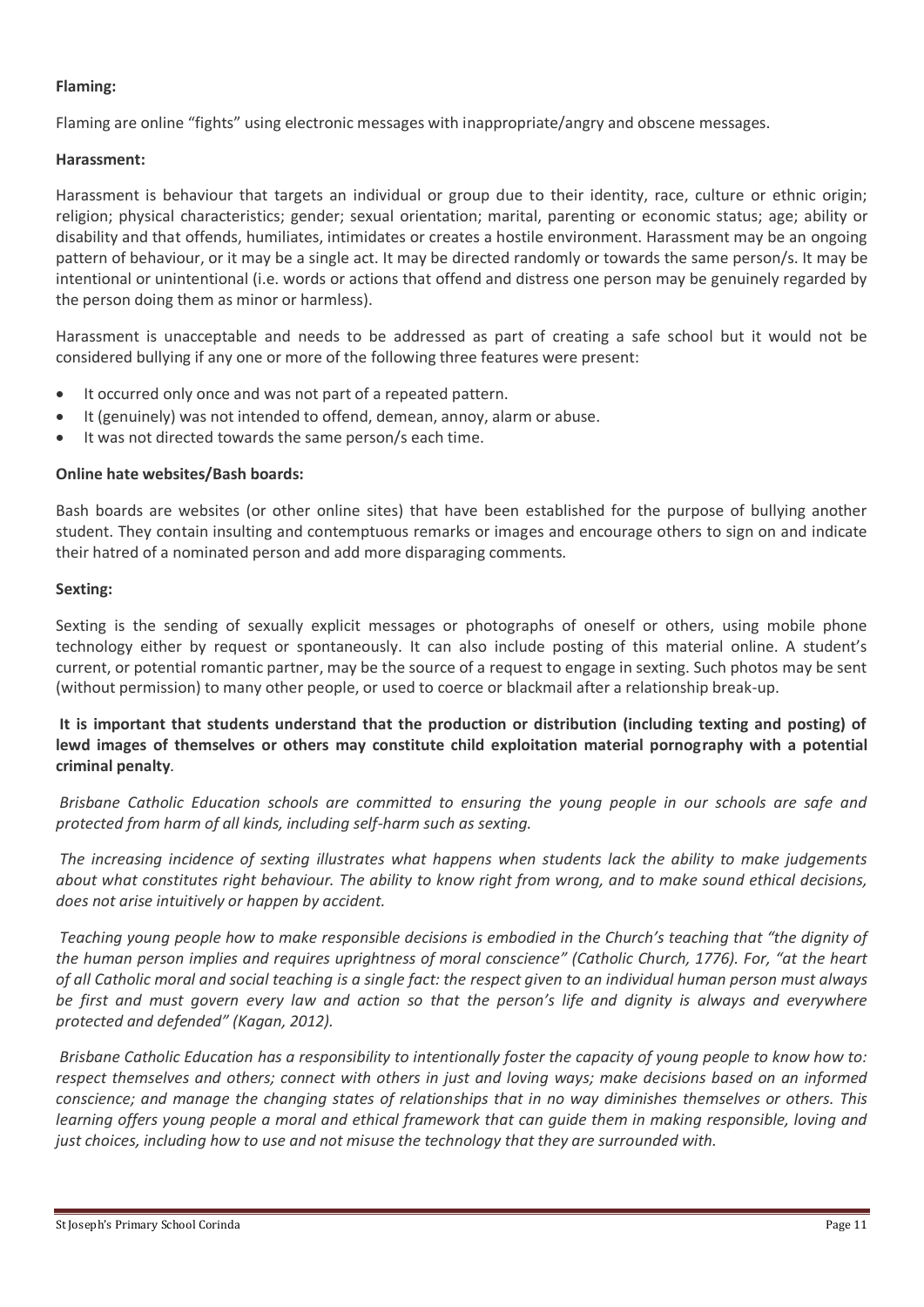#### **Supportive Bystander Behaviour:**

Supportive Bystander Behaviour is when the actions of a supportive bystander can stop or diminish a specific bullying incident or help another student to recover from it. A bystander is someone who sees or knows about child maltreatment, harassment, aggression, violence or bullying that is happening to someone else.

Supportive bystander behaviours are actions and/or words that are intended to support someone who is being attacked, abused or bullied.

#### **Violence:**

Violence is the intentional use of physical force or power, threatened or actual, against another person(s) that results in psychological harm, injury or in some cases death. Violence may involve provoked or unprovoked acts and can be a single incident, a random act or can occur over time.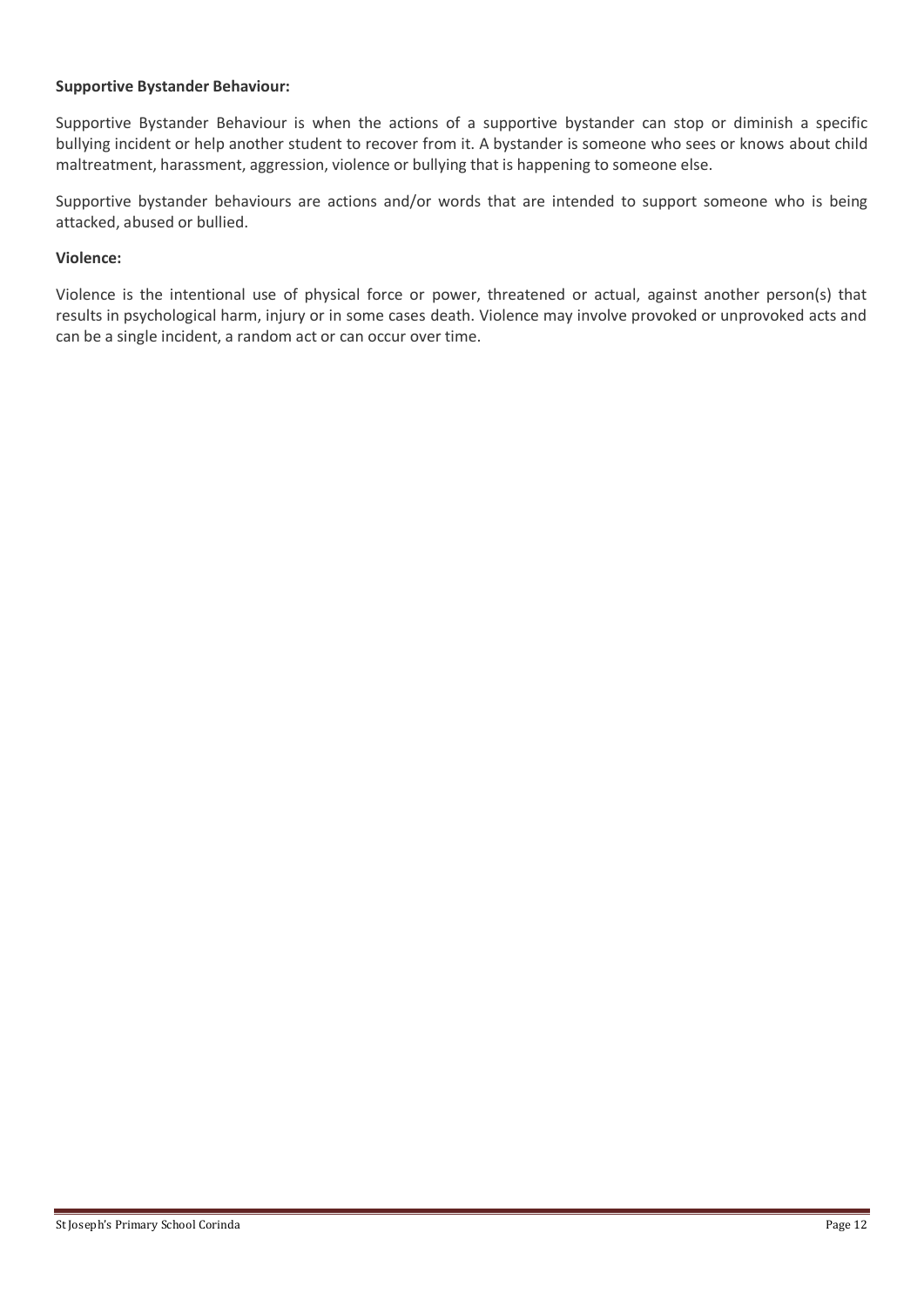#### <span id="page-12-0"></span>**Resources**

• Act Smart Be Safe: a gateway for parents/carers, students, teachers and the community to access information to help improve youth safety[. http://education.qld.gov.au/actsmartbesafe/](http://education.qld.gov.au/actsmartbesafe/)

• Australian Communications and Media Authority (ACMA) [www.acma.gov.au/cybersafety](http://www.acma.gov.au/cybersafety)

• Australian Federal Police: are involved in crime prevention and awareness raising activities, particularly in keeping young people safe online. The AFP coordinates ThinkUKnow. [www.afp.gov.au](http://www.afp.gov.au/)

• Beyondblue [www.beyondblue.org.au](http://www.beyondblue.org.au/)

• Bullying. No way! Safe and Supportive Communities (SSSC) Project; Queensland Department of Education, Training and Development on behalf of the Australian Education Authorities (2013) [www.bullyingnoway.com.au](http://www.bullyingnoway.com.au/)

• The Bullying No Way! website provides a wide range of information and resources for parents and school communities on managing bullying. For more information visit: www.bullyingnoway.gov.au and go to the parents' portal.

• Child, Family Community Australia Working with families whose child is bullying: an evidence-based guide for practitioners

• Cybersmart provides an outline of policies and procedures schools may follow to assist them in providing a holistic approach to cybersafety[. www.cybersmart.gov.au](http://www.cybersmart.gov.au/)

• Digital Citizenship information on the BCE Learning and Teaching site

• Guide for educators to bullying on the internet [www.education.unisa.edu.au/bullying/educators.html](http://www.education.unisa.edu.au/bullying/educators.html)

• Ken Rigby <www.kenrigby.net> Professor Ken Rigby is a national consultant for Australian schools and a leading international authority in bullying and victimisation in schools with more than 100 peer-referenced papers and other publications. In his site he has set out to present in brief what is most useful for schools and parents to know about bullying among children and how resources can be accessed to tackle this enduring and troubling problem.

• Kids' Helpline: is a free, private and confidential, 24-hour telephone and online counselling service for young people aged between 5-25 years 1800 551 800 [www.kidshelp.com.au](http://www.kidshelp.com.au/)

• The National Centre Against Bullying (NCAB) is a peak body working to advise and inform the Australian community on the issue of childhood bullying and the creation of safe schools and communities, including the issue of cyber safety. [www.ncab.org.au](http://www.ncab.org.au/)

• Restorative Practices <www.restorativepractices.org.au> offers teachers, students and parents a way of seeing problems as an opportunity for learning.

• Safe Schools Hub: National Safe Schools Framework (2011) MCEECDYA, Department of Education, Employment and Workplace relations; Commonwealth of Australia (2013) [www.scafeschoolshub.edu.au](http://www.scafeschoolshub.edu.au/)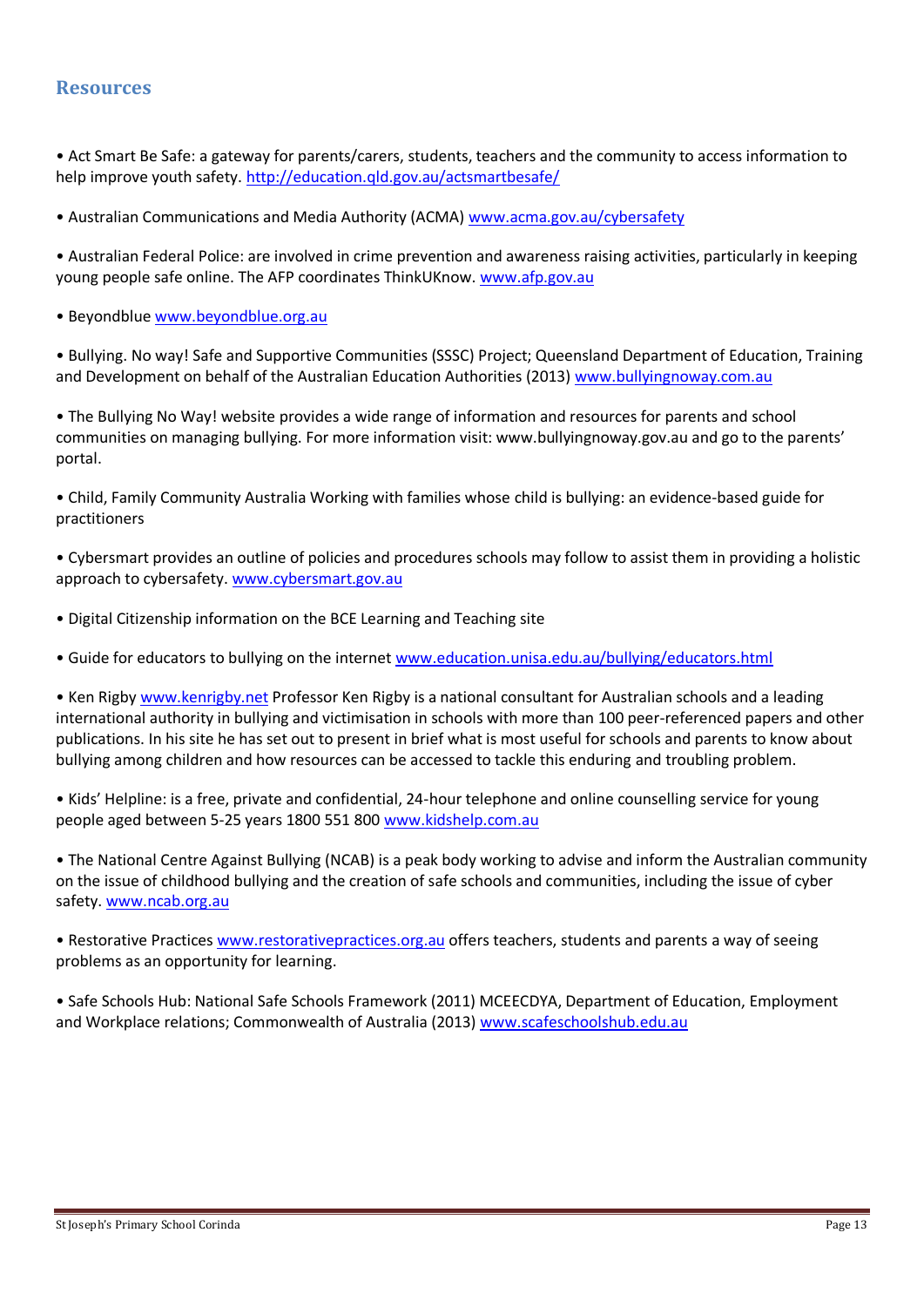### <span id="page-13-0"></span>**References:**

Australian Curriculum, Assessment and Reporting Authority [https://www.acara.edu.au/curriculum/foundation-to](https://www.acara.edu.au/curriculum/foundation-to-year-10/learning-areas-subjects)[year-10/learning-areas-subjects](https://www.acara.edu.au/curriculum/foundation-to-year-10/learning-areas-subjects)

BCE Student Behaviour Support Guidelines, Regulations and Procedures (April, 2013)

Brisbane Catholic Education (2012) *Student behaviour support policy.* Brisbane: Brisbane Catholic Education.

Brisbane Catholic Education (1997) *Administration of medication to students.* Brisbane: Brisbane Catholic Education.

Brisbane Catholic Education (2012) *Justice education policy.* Brisbane: Brisbane Catholic Education.

Brisbane Catholic Education (2012) *Learning and teaching framework.* Brisbane: Brisbane Catholic Education.

Brisbane Catholic Education (2008) *Code of conduct.* Brisbane: Brisbane Catholic Education.

Brisbane Catholic Education (2012) *Family school partnership policy.* Brisbane: Brisbane Catholic Education.

Brisbane Catholic Education (2005) *Living life to the full: promoting personal and social development in the school context. A discussion paper for the Archdiocese of Brisbane.* Brisbane: Brisbane Catholic Education.

Brisbane Catholic Education (2012) *Student protection policy.* Brisbane: Brisbane Catholic Education.

Brisbane Catholic Education (2012) *Strategic renewal framework for Catholic Schools Archdiocese of Brisbane 2012-2016.* Brisbane: Brisbane Catholic Education.

Brisbane Catholic Education (2012) *Weapons in schools policy.* Brisbane: Brisbane Catholic Education.

Kagen, D. (2012, October 19). Catholic Citizenship. Retrieved from http://ndcatholic.org/page226/index.html

Rigby, Ken (2011). What can schools do about cases of bullying? Pastoral Care in Education Vol. 29, No. 4, December 2011, pp 273-285.

Rigby, Ken (2007) Revised and updated. Bullying in schools and what to do about it: Camberwell, ACER

Mind Matters – A whole school approach to dealing with Bullying and Harassment [http://www.mindmatters.edu.au](http://www.mindmatters.edu.au/)

National Safe Schools Framework (NSSF) [http://www.safeschoolshub.edu.au](http://www.safeschoolshub.edu.au/)

National Safe Schools' Framework 2011

<https://bullyingnoway.gov.au/UnderstandingBullying/Documents/Chap%206%20NSSF%20for%20BNW%20site.pdf>

Queensland Government<https://www.qld.gov.au/education/schools/health/bullying>